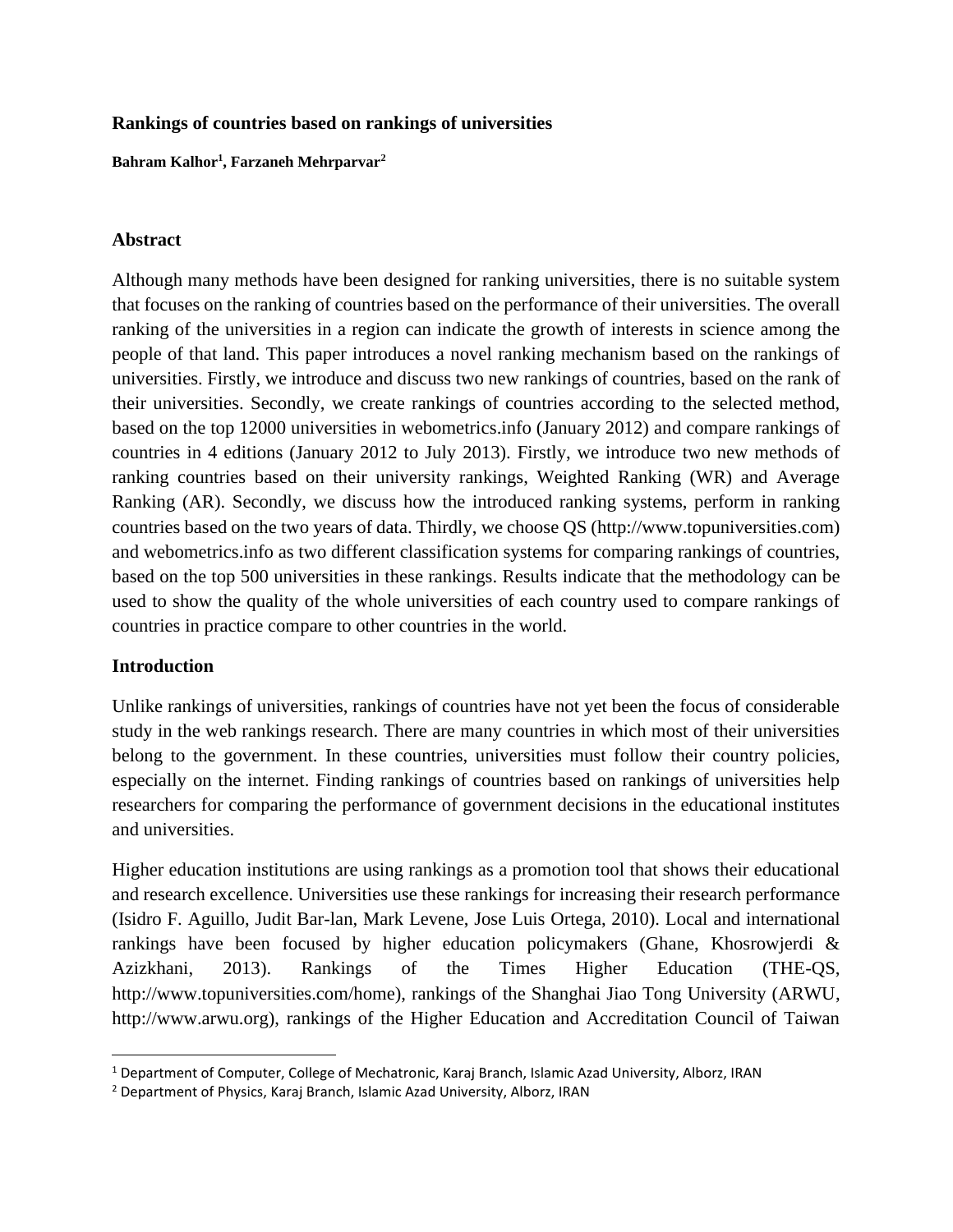(HEEACT, http://ranking.heeact.edu.tw), web rankings of World Universities by the Cybermetrics Lab at CSIC (WR, http://www.webometrics.info), web rankings of Iranian Universities (RICEST, http://websanji.ricest.ac.ir), rankings of the Centre for Science and Technology Studies at Leiden University (CWTS, http://ranking.heeact.edu.tw), rankings of the SCImago Research Group (SJR, http://www.scimagoir.com) and 4 International Colleges & Universities (http://www.4icu.org) are the famous rankings of universities.

The concept of using rankings of universities for calculating countries' educational rankings is the central focus of this article. We used the data from the 4 data set updates, in two years, on university rankings of Webometrics. We produce country rankings from the January 2012 list and compare their rankings to the July 2012, January 2013, and July 2013. WR is a web-based ranking (21451 universities, January 2014) which is published every six months. We use a list of 12000 universities from each edition. We study and discuss changes in countries' ranks in one ranking of universities (WR) among the time. We also compare the rankings of countries in two different classification systems. We compare the rank of countries in the top 500 WR (January 2012) with the countries' rank in the top 500 THE-QS (2012).

# **Methodology**

For quantitative purposes, data of universities and research centers have been extracted from webometrics.info and QS. Although webometrics.info only provides the latest rankings of universities, in the last three years we have saved a full list of rankings of universities from Webometrics.info. Webometrics.info collects data for all the universities of the world. The latest main list webometrics.info contains the top 12000 domains (http://webometrics.info/en/world?page=119). Webometrics' previous editions have only the top 500 universities from July 2009 (http://webometrics.info/en/Previous\_editions). Many countries don't have any university in the top 500 (http://webometrics.info/en/node/54) thus in the last three years we have saved a full list of rankings of universities (top 12000 domains) from Webometrics.info in our database. In this article, we use this database for calculating rankings of countries. In this study, we also produce QS countries' rank based on the top 500 QS World University Rankings (2012, http://www.topuniversities.com/university-rankings/worlduniversity-rankings/2012) and compare with WR countries' rank (webometrics.info) based on top 500 WR universities (January 2012). To compare the rankings of countries in each edition top 50 world countries with the highest number of universities in the WR (January 2012) were selected (Table 1). In this list United States of America with 2883 universities (January 2012) is at the top and Egypt with 34 universities is at the bottom of the list. Selected top 50 countries list contains 10927 universities (Table 1).

In the end, we used the top 500 QS universities (QS, 2012) for comparing to the top 500 WR (WR, January 2012) universities. Although Webometrics.info provides 12000 universities in each edition and QS provides 750 universities, we used the top 500 universities. The simplest way of calculating the rank of one country is by calculating average rank. We define the average rank for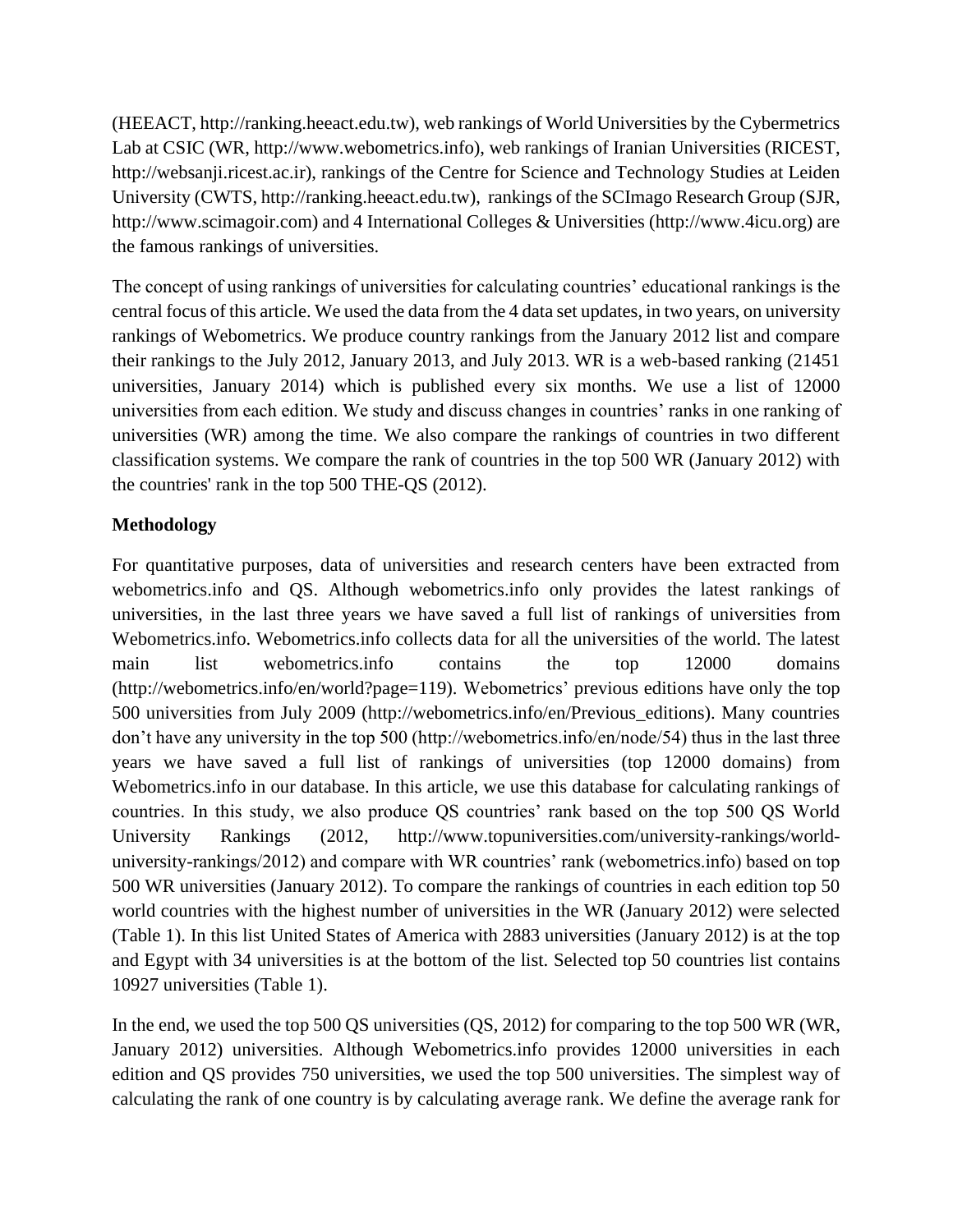one country as the sum of the universities rank belongs to that country divide to count of universities.

$$
AR = \frac{\sum_{i=1}^{n} R_i}{n}
$$

Where AR is the Average Rank of the country and n is the total number of universities that belong to the country. Country average rank (AR), has two major problems drawback. The first problem is that items of each edition are not identical and comparing overlapping universities is not recommended. In this case, exiting one university at the bottom of the rankings list makes better AR for the country. The Second problem issue is the huge differences between the number of universities in each country. One country with a lower number of universities maybe takes a better position in the ranking table rather than a country like the United States of America which occupied the most position of top 100 universities (Table 4). To address the drawbacks of the AR problems system, we defined W as a new indicator that allows us to detect the weight of countries.

$$
W = \sum_{i=1}^{n} (M - R_i + 1)
$$

Where the W is the weight of the country, n is the total number of universities number of each country, M is the total number of universities number in the world's list (12000 in this study) and i is the ranking of each university in the Webometrics.info. W has the value zero when the country does not have any university at the world's list, its maximum value is  $M^*(M+1)/2$ . Table 6 shows the calculated W according to the universities ranking for the top 50 countries in WR for 4 editions of different data sets. The Maximum W in July 2012 belongs to the United State of America with 18943854 and the lowest W belongs to Morocco with 103988.

 $M=12000$ 

Min  $W=0$ 

Max  $W = M*(M+1)/2 = 7200600$ 

 $1+2+3+4+... + M=M*(M+1)/2$ 

Both problems of AR are solved by using W.

#### **Results**

Weighted ranking (W) provides a new way to compare countries. We can compare changes of countries' rankings in this new ranking's list to other official rankings' list. Also, we can compare two separate rankings' lists. In the top 500 QS, there are 50 countries (Table 2) and in the top 500 WR, there are 48 countries (Table 3).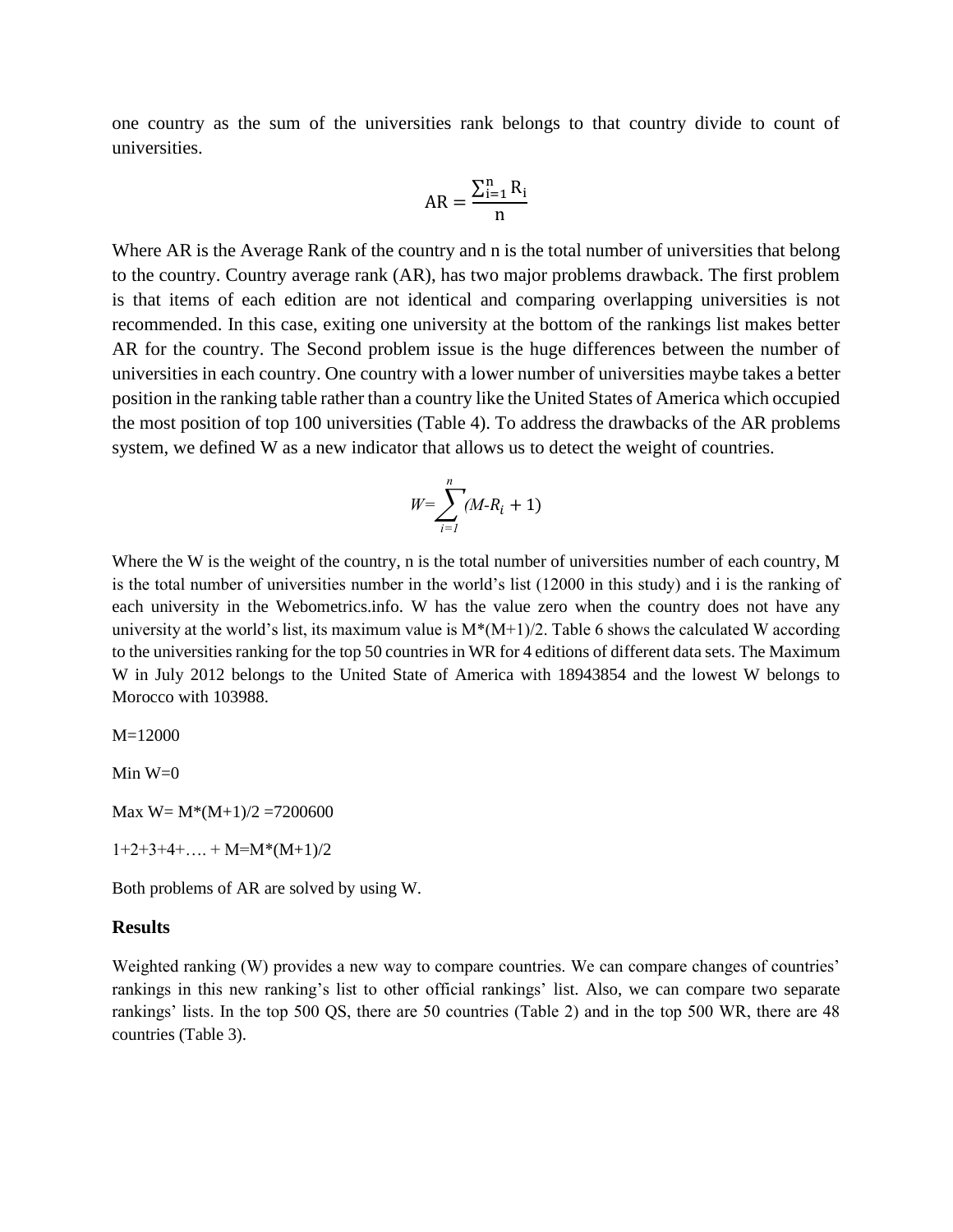## **Comparing four editions of WR**

Table (6) shows the ranks of 50 countries in four WR editions. Selected countries are the countries with the highest universities number in January 2012, ranks have been produced based on country weight (table 5). The United State of America, china, and japan are at the top of the list. The highest drop from January 2012 to July 2013 belongs to Romania with 9 levels and the highest increase belongs to Pakistan with 5 levels.

| Rank           | <b>Country Name</b>                |      |      |              |      |    | January 2012 July 2012 January 2013 July 2013 Rank Country Name |                 |    | January 2012 July 2012 January 2013 July 2013 |    |
|----------------|------------------------------------|------|------|--------------|------|----|-----------------------------------------------------------------|-----------------|----|-----------------------------------------------|----|
| $\vert$ 1      | United States of America           | 2883 | 2750 | 2829         | 3031 | 26 | Vietnam                                                         | 85              | 82 | 83                                            | 77 |
| $\overline{2}$ | China                              | 1114 | 1073 | 1117         | 1102 | 27 | Romania                                                         | 85              | 76 | 78                                            | 67 |
| $\vert$ 3      | Japan                              | 679  | 645  | 758          | 773  | 28 | Switzerland                                                     | 84              | 73 | 70                                            | 81 |
| $\vert$ 4      | <b>Brazil</b>                      | 576  | 490  | 514          | 366  | 29 | Australia                                                       | 72              | 63 | 70                                            | 78 |
| $\overline{5}$ | <b>Russian Federation</b>          | 447  | 418  | 640          | 577  | 30 | Philippines                                                     | 72              | 68 | 64                                            | 61 |
| 6              | India                              | 378  | 305  | 382          | 478  | 31 | Portugal                                                        | 70              | 66 | 69                                            | 64 |
| 7              | France                             | 372  | 337  | 397          | 394  | 32 | Austria                                                         | 66              | 64 | 64                                            | 64 |
| $\overline{8}$ | Germany                            | 337  | 317  | 324          | 341  | 33 | Belgium                                                         | 64              | 56 | 61                                            | 58 |
| $\vert$ 9      | Republic Of Korea                  | 286  | 284  | 272          | 245  | 34 | Chile                                                           | 64              | 60 | 56                                            | 57 |
| 10             | Poland                             | 265  | 236  | 273          | 270  | 35 | Malaysia                                                        | 64              | 62 | 60                                            | 64 |
| 11             | United Kingdom                     | 218  | 203  | $\sqrt{243}$ | 257  | 36 | Peru                                                            | 63              | 64 | 64                                            | 54 |
| 12             | Mexico                             | 201  | 182  | 153          | 140  | 37 | $C$ zech Republic 61                                            |                 | 56 | 51                                            | 54 |
| 13             | Iran (Islamic Republic of<br>Iran) | 178  | 163  | 161          | 172  | 38 | Hungary                                                         | 57              | 51 | 52                                            | 48 |
| 14             | Indonesia                          | 162  | 161  | 188          | 160  | 39 | Denmark                                                         | 56              | 49 | 47                                            | 45 |
| 15             | Taiwan                             | 154  | 153  | 151          | 154  | 40 | Greece                                                          | $\overline{51}$ | 47 | 49                                            | 52 |
| 16             | Canada                             | 154  | 148  | 171          | 231  | 41 | Norway                                                          | $\overline{51}$ | 48 | 49                                            | 47 |
| 17             | Spain                              | 154  | 139  | 137          | 131  | 42 | Finland                                                         | 48              | 47 | $\overline{47}$                               | 45 |
| 18             | Italy                              | 141  | 123  | 126          | 132  | 43 | Ecuador                                                         | 44              | 40 | 37                                            | 30 |
| 19             | Thailand                           | 140  | 135  | 135          | 130  | 44 | Kazakstan                                                       | 44              | 37 | 40                                            | 41 |
| 20             | Colombia                           | 139  | 134  | 133          | 95   | 45 | Sweden                                                          | 43              | 42 | 43                                            | 42 |
| 21             | Turkey                             | 131  | 129  | 140          | 140  | 46 | Ireland                                                         | 41              | 34 | 31                                            | 36 |

Table 1: Top 50 countries with highest number of universities in top 12000 WR list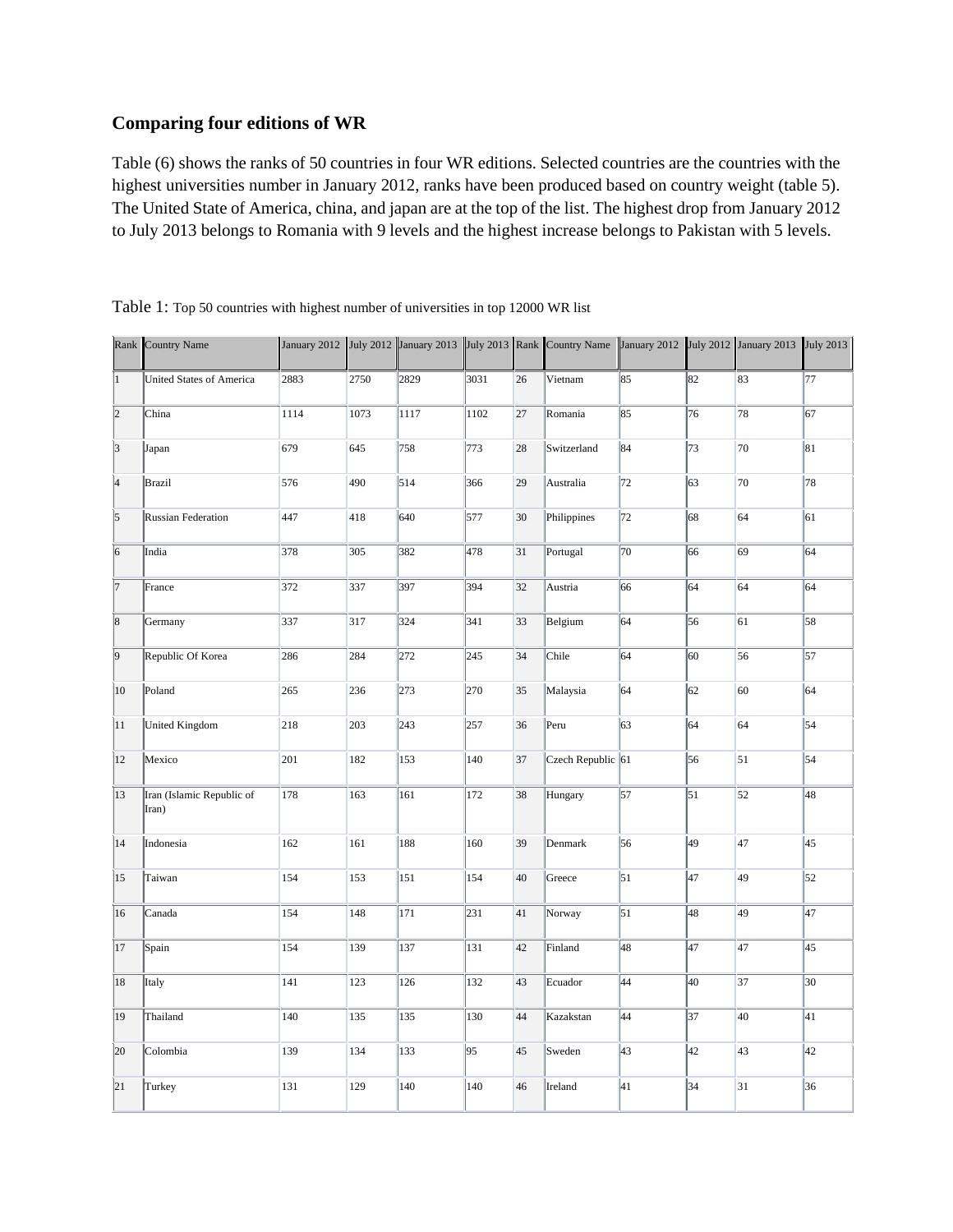|    | Rank Country Name |              |     |     |     |    | January 2012 July 2012 January 2013 July 2013 Rank Country Name January 2012 July 2012 January 2013 July 2013 |               |     |                |               |
|----|-------------------|--------------|-----|-----|-----|----|---------------------------------------------------------------------------------------------------------------|---------------|-----|----------------|---------------|
| 22 | Ukraine           | 112          | 106 | 184 | 126 | 47 | Bulgaria                                                                                                      | <sup>40</sup> | 141 | 40             | <sup>40</sup> |
| 23 | Argentina         | 98           | 92  | 96  | 98  | 48 | Venezuela                                                                                                     | 37            | 35  | 32             | 29            |
| 24 | Netherlands       | $ 90\rangle$ | 76  | 78  | 171 | 49 | Morocco                                                                                                       | 36            | 28  | 29             | 36            |
| 25 | Pakistan          | 86           | 172 | 74  | 85  | 50 | Egypt                                                                                                         | 34            | 34  | $\parallel$ 37 | 34            |

Table 2: Top countries with highest number of universities at the top 500 QS (2012)

| Rank            | Country Name                    | University     |    | Rank Country Name           | University              |
|-----------------|---------------------------------|----------------|----|-----------------------------|-------------------------|
| $\,1$           | <b>United States of America</b> | 99             | 26 | Austria                     | 5                       |
| $\overline{c}$  | United Kingdom                  | 51             | 27 | <b>Brazil</b>               | 5                       |
| 3               | Germany                         | 39             | 28 | Colombia                    | $\overline{4}$          |
| $\overline{4}$  | Australia                       | 24             | 29 | Saudi Arabia                | 4                       |
| 5               | France                          | 22             | 30 | Palestine                   | 4                       |
| 6               | Canada                          | 20             | 31 | Norway                      | $\overline{4}$          |
| 7               | Japan                           | 20             | 32 | Chile                       | 3                       |
| $\overline{8}$  | China                           | 18             | 33 | Portugal                    | 3                       |
| 9               | Spain                           | 14             | 34 | Indonesia                   | 3                       |
| 10              | Italy                           | 14             | 35 | South Africa                | 3                       |
| 11              | Netherlands                     | 13             | 36 | Greece                      | $\overline{2}$          |
| 12              | Republic Of Korea               | 13             | 37 | Kazakstan                   | $\overline{2}$          |
| 13              | Taiwan                          | 11             | 38 | Mexico                      | $\overline{c}$          |
| 14              | Finland                         | 8              | 39 | Philippines                 | $\overline{\mathbf{c}}$ |
| 15              | Switzerland                     | 8              | 40 | Poland                      | $\overline{\mathbf{c}}$ |
| 16              | Sweden                          | 8              | 41 | Singapore                   | $\overline{c}$          |
| 17              | India                           | 7              | 42 | Thailand                    | $\overline{2}$          |
| 18              | Ireland                         | 7              | 43 | Turkey                      | $\overline{2}$          |
| 19              | Belgium                         | 7              | 44 | <b>United Arab Emirates</b> | $\overline{2}$          |
| 20              | New Zealand                     | 7              | 45 | Uruguay                     | $\mathbf{1}$            |
| $\overline{21}$ | Malaysia                        | $\overline{6}$ | 46 | Egypt                       | $\vert$ 1               |
| 22              | <b>Russian Federation</b>       | 6              | 47 | Czech Republic              | 1                       |
| 23              | Hong Kong                       | 6              | 48 | Oman                        | $\mathbf{1}$            |
| 24              | Denmark                         | 5              | 49 | Pakistan                    | $\mathbf{1}$            |
| 25              | Argentina                       | 5              | 50 | Lebanon                     | $\mathbf{1}$            |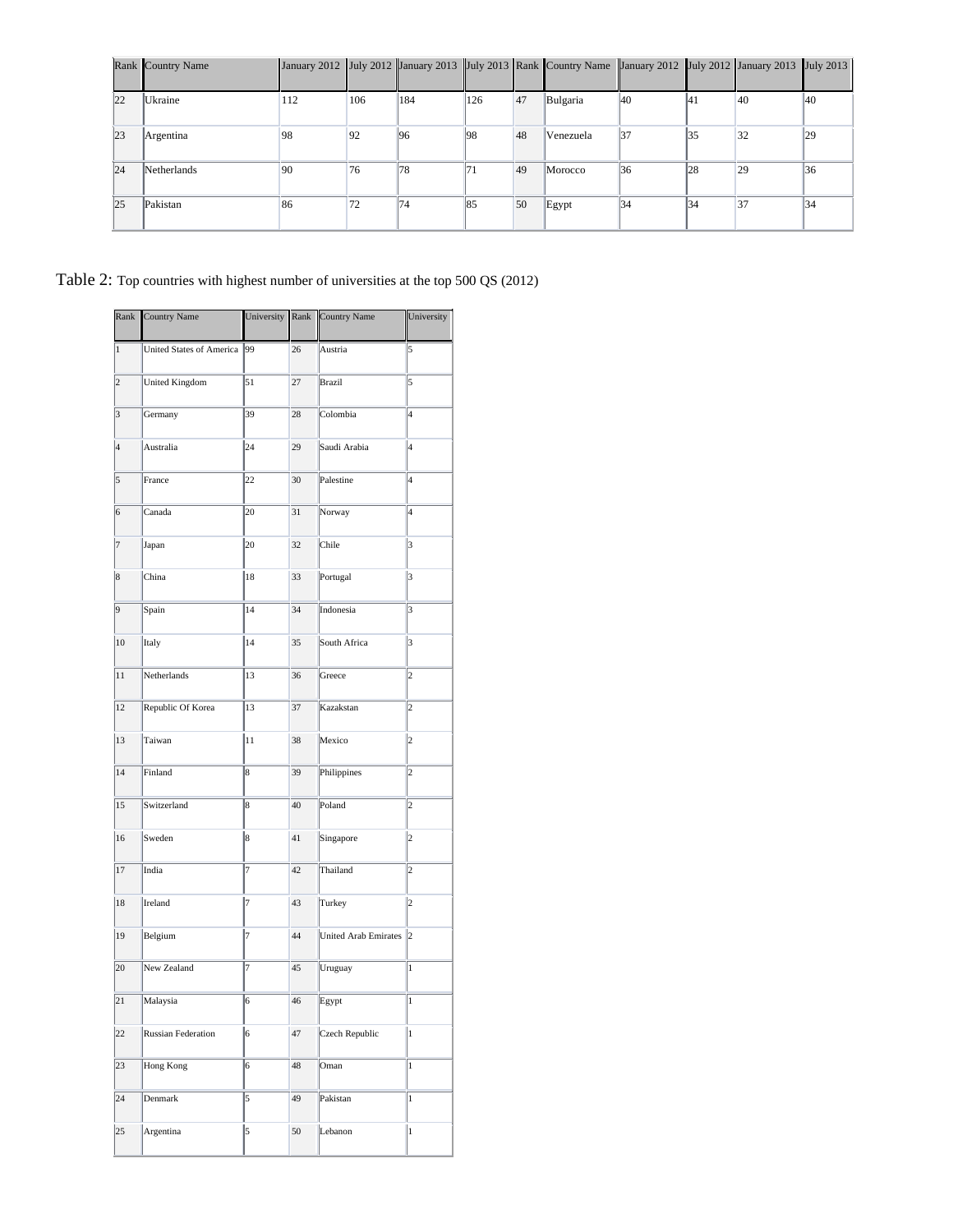## Table 3: Top countries with highest number of universities at the top 500 WR (January 2012)

|                | Rank Country Name        |     |    | University Rank Country Name      | University              |
|----------------|--------------------------|-----|----|-----------------------------------|-------------------------|
| $\mathbf{1}$   | United States of America | 155 | 25 | Greece                            | 4                       |
| $\overline{c}$ | Germany                  | 44  | 26 | Ireland                           | 4                       |
| 3              | <b>United Kingdom</b>    | 30  | 27 | Palestine                         | 4                       |
| 4              | Spain                    | 24  | 28 | Turkey                            | l4                      |
| 5              | Canada                   | 23  | 29 | Norway                            | 4                       |
| 6              | Australia                | 17  | 30 | Czech Republic                    | 3                       |
| 7              | Italy                    | 16  | 31 | Indonesia                         | 3                       |
| 8              | Taiwan                   | 14  | 32 | South Africa                      | $\overline{\mathbf{3}}$ |
| 9              | China                    | 14  | 33 | Hungary                           | 3                       |
| 10             | Japan                    | 12  | 34 | New Zealand                       | $\overline{\mathbf{3}}$ |
| 11             | <b>Brazil</b>            | 12  | 35 | Malaysia                          | 3                       |
| 12             | Netherlands              | 11  | 36 | Argentina                         | 2                       |
| 13             | Sweden                   | 9   | 37 | Slovakia                          | $\overline{2}$          |
| 14             | Switzerland              | 7   | 38 | Singapore                         | 2                       |
| 15             | Belgium                  | 7   | 39 | Saudi Arabia                      | 2                       |
| 16             | Portugal                 | 6   | 40 | Russian Federation                | $\vert$ 2               |
| 17             | Hong Kong                | 6   | 41 | Mexico                            | 2                       |
| 18             | Thailand                 | 6   | 42 | Costa Rica                        | $\mathbf{1}$            |
| 19             | Poland                   | 5   | 43 | Colombia                          | $\mathbf{1}$            |
| 20             | France                   | 5   | 44 | Chile                             | $\vert$ 1               |
| 21             | Republic Of Korea        | 5   | 45 | Slovenia                          | 1                       |
| 22             | Denmark                  | 5   | 46 | Iceland                           | 1                       |
| 23             | Austria                  | 5   | 47 | India                             | 1                       |
| 24             | Finland                  | 5   | 48 | Croatia (local name: Hrvatska)  1 |                         |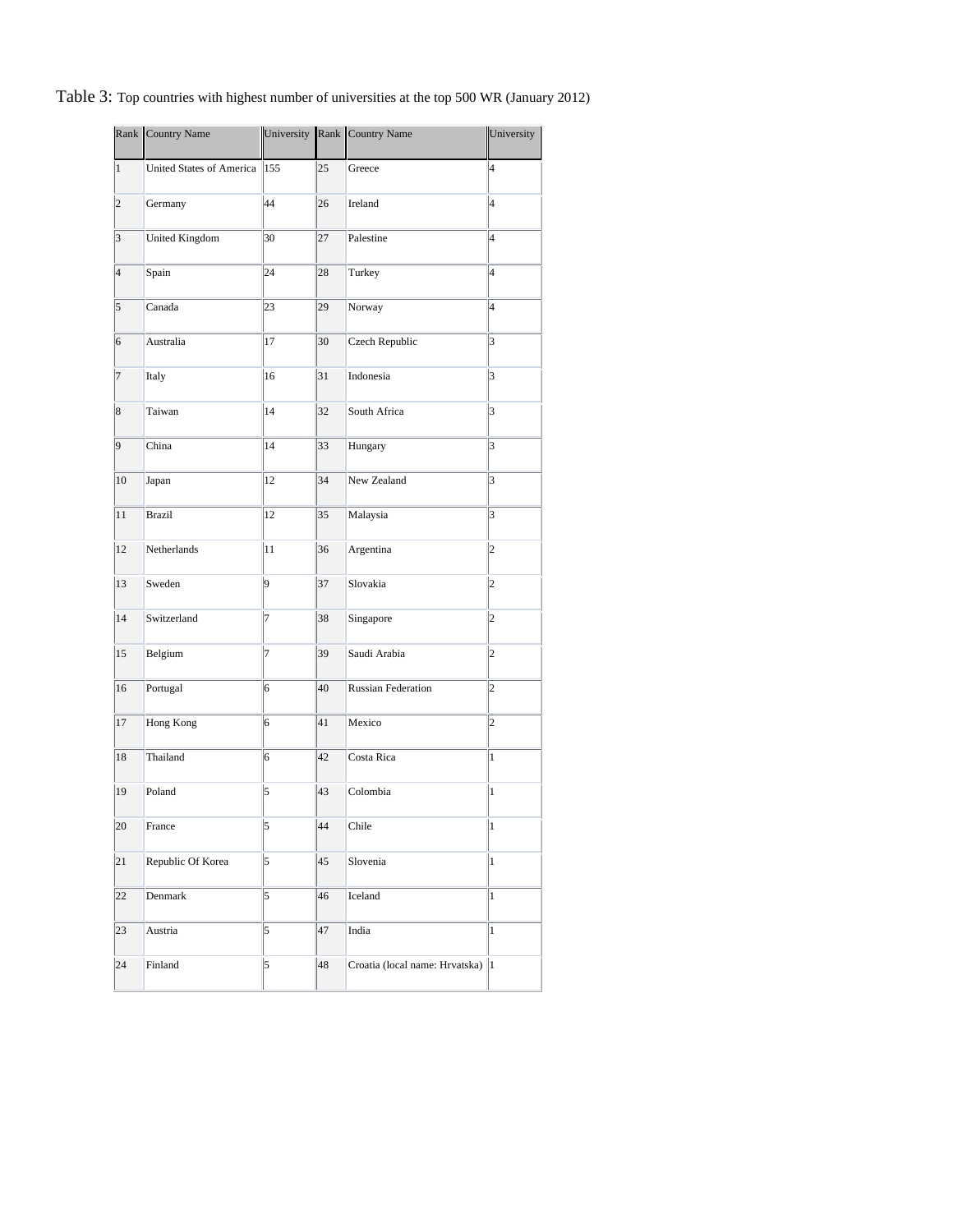## Table 4: Average rank of countries in four editions in WR (12000 universities)

| AR (WR, 12000) |                                 |         |              |                 |            |              |                                    |         |         |         |         |  |
|----------------|---------------------------------|---------|--------------|-----------------|------------|--------------|------------------------------------|---------|---------|---------|---------|--|
|                | Rank Country Name               | January | July         | January         | July       |              | Rank Country Name                  | January | July    | January | July    |  |
|                |                                 | 2012    | 2012         | 2013            | 2013       |              |                                    | 2012    | 2012    | 2013    | 2013    |  |
| $\vert$ 1      | Sweden                          | 3487.88 | 3549         | 3400.60         | 3777.52 26 |              | Belgium                            | 6012.53 | 6861.61 | 6137.20 | 6830.57 |  |
| $\overline{2}$ | Taiwan                          | 3543.68 | 3863.19      | 3668.77         | 4229.68    | 27           | <b>Russian Federation</b>          | 6087.01 | 6039.20 | 6584.17 | 7496.95 |  |
| $\vert$ 3      | <b>United Kingdom</b>           | 3954.39 | 4178.92      | 4632.36         | 4808.39    | 28           | Ireland                            | 6126.20 | 7253.33 | 5610.87 | 5563.92 |  |
| $\vert$ 4      | Finland                         | 4375.17 | 4721.65      | 4368.21         | 5734.67    | 29           | Venezuela                          | 6128.08 | 6457.65 | 6335.03 | 7240.48 |  |
| 5              | Turkey                          | 4402.29 | 4604.19      | 4891.14         | 5438.31    | $ 30\rangle$ | Bulgaria                           | 6145.48 | 6277.72 | 5966.25 | 7265.13 |  |
| 6              | Australia                       | 4626.54 | 5116.29      | 4472.39         | 4634.24    | 31           | Japan                              | 6221.98 | 6681.09 | 6722.61 | 6865.12 |  |
| 17             | Greece                          | 4757.35 | 4840.66      | 4466.47         | 4829.35    | 32           | Indonesia                          | 6368.83 | 6228.70 | 6030.03 | 6415.21 |  |
| $\vert 8$      | Italy                           | 4840.81 | 5463.68      | 4910.41         | 4902.27 33 |              | Netherlands                        | 6393.04 | 6768.57 | 5718.88 | 5881.94 |  |
| $\vert$ 9      | Norway                          | 4900.67 | 5030.90      | 4839.61         | 5138.66    | 34           | Ecuador                            | 6402.30 | 6648.16 | 5075.73 | 7041.13 |  |
| 10             | Thailand                        | 4938.87 | 5214.03      | 5594.10         | 5126.14    | 35           | Colombia                           | 6442.94 | 6753.41 | 6437.93 | 6822.69 |  |
| 11             | Germany                         | 5127.90 | 5448.34      | 5275.80         | 5460.31    | 36           | Switzerland                        | 6560.88 | 6946.32 | 6219.60 | 7058.88 |  |
| 12             | Canada                          | 5143.56 | 5067.65      | 4795.67         | 5817.54    | 37           | Vietnam                            | 6680.28 | 6816.17 | 7153.72 | 7100.75 |  |
| 13             | China                           | 5265.69 | 5482.91      | 5015.54         | 3973.40    | 38           | Peru                               | 6991.29 | 7236.08 | 6891.98 | 7948.81 |  |
| 14             | Spain                           | 5422.91 | 5581.17      | 4931.34         | 4494.01    | 39           | Denmark                            | 7156.16 | 7948.31 | 7370.40 | 7319.73 |  |
| 15             | Austria                         | 5427.41 | 5581.36      | 5481.92         | 5979.34    | 40           | Brazil                             | 7167.46 | 7487.41 | 6682.19 | 6465.13 |  |
| 16             | <b>United States of America</b> | 5429.12 | 5787.21      | 5687.48         | 5437.92    | 41           | Iran (Islamic Republic of<br>Iran) | 7258.99 | 7651.30 | 6551.68 | 6976.69 |  |
| 17             | Malaysia                        | 5534.20 | 5111.09      | 4757.03         | 5593.72    | 42           | Poland                             | 7298.72 | 7322.05 | 6815.13 | 6995.31 |  |
| 18             | Chile                           | 5588.94 | 5551.67      | 4987.02         | 5194.88 43 |              | Mexico                             | 7328.01 | 7613.70 | 6499.49 | 6584.10 |  |
| 19             | Portugal                        | 5611.13 | 5746.15      | 5183.54         | 5418.44 44 |              | Republic Of Korea                  | 7349.12 | 6911.81 | 7183.57 | 6932.26 |  |
| 20             | Romania                         | 5804.34 | 6290.84      | 5799.40         | 6442.63 45 |              | Ukraine                            | 7381.49 | 6709.87 | 7249.29 | 7984.90 |  |
| 21             | Argentina                       | 5851.56 |              | 5686.82 5477.96 | 6267.42 46 |              | Philippines                        | 7863.76 | 7940.08 | 8369.33 | 7946.90 |  |
| 22             | France                          | 5857.22 | 6066.24      | 6192.60         | 6272.95 47 |              | India                              | 7964.18 | 8577.83 | 7746.40 | 7443.64 |  |
| 23             | Czech Republic                  | 5902.52 | 6177.15 5190 |                 | 6556.94 48 |              | Pakistan                           | 8025.65 | 8549.49 | 7765.70 | 8021.74 |  |
| 24             | Hungary                         | 5993.70 | 6469.11      | 5949.71         | 6388.10 49 |              | Kazakstan                          | 8205.52 | 8323.27 | 7266.70 | 8489.78 |  |
| 25             | Egypt                           | 5998.91 | 6458.78      | 6697.35         | 5695.26 50 |              | Morocco                            | 9111.64 | 9365.50 | 8265.86 | 8413.03 |  |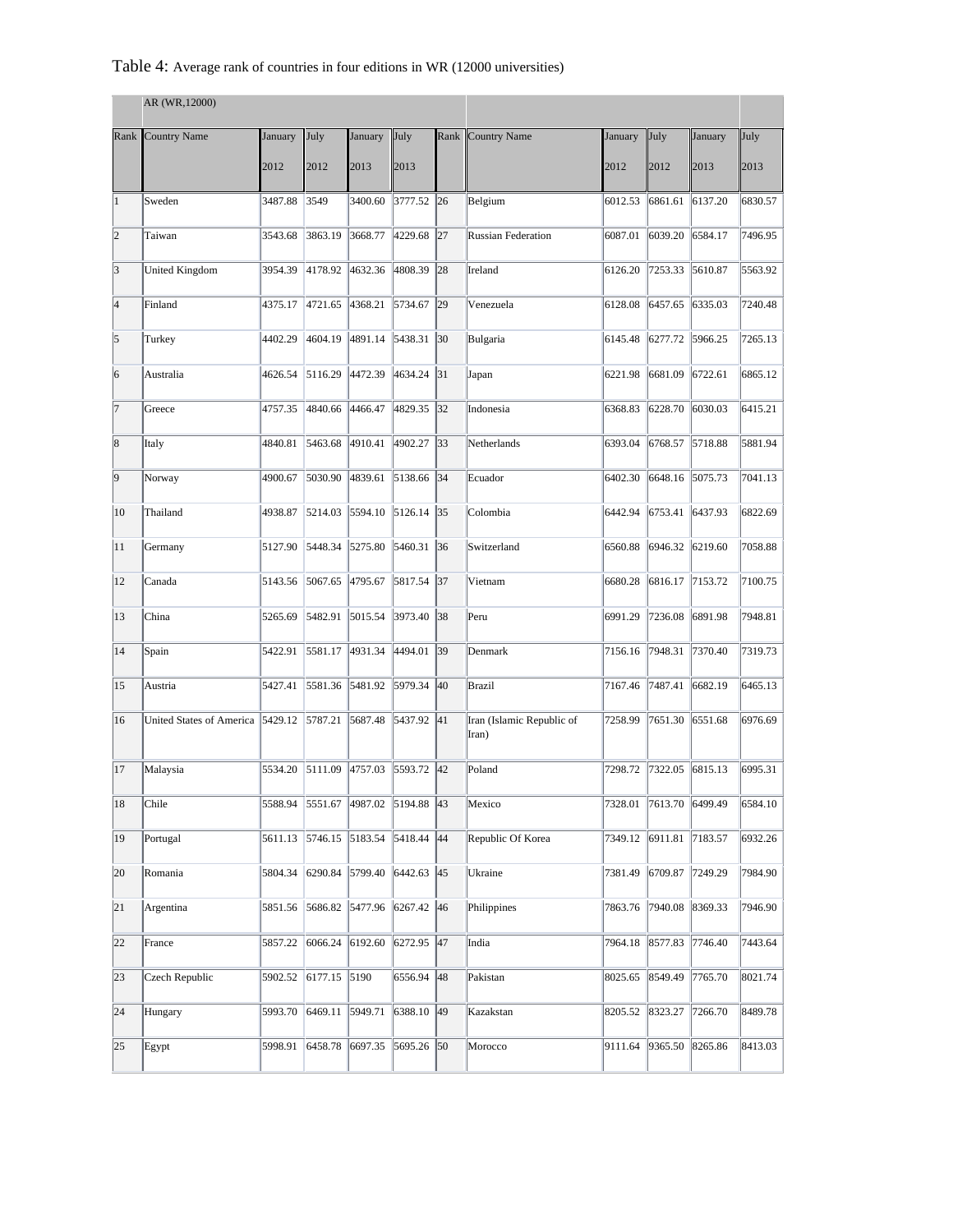| Rank            | <b>Country Name</b>                | January  | July     | January          | July        | Rank | <b>Country Name</b>   | January | July   | January              | July   |
|-----------------|------------------------------------|----------|----------|------------------|-------------|------|-----------------------|---------|--------|----------------------|--------|
|                 |                                    | 2012     | 2012     | 2013             | 2013        |      |                       | 2012    | 2012   | 2013                 | 2013   |
| $\vert$ 1       | <b>United States of America</b>    | 18943854 | 17873913 | 17858132         | 19889656 26 |      | Netherlands           | 504626  | 463593 | 489927               | 434382 |
| $ 2\rangle$     | China                              | 7502026  | 7137381  | 7801639          | 8845309     | 27   | Switzerland           | 456886  | 421019 | 404628               | 400231 |
| 3               | Japan                              | 3923274  | 3659314  | 4000265          | 3969265     | 28   | Vietnam               | 452176  | 430748 | 402241               | 377242 |
| $\vert 4$       | <b>Brazil</b>                      | 2783541  | 2702780  | 2733355          | 2025762     | 29   | Portugal              | 447221  | 454617 | 470336               | 421220 |
| 5               | <b>Russian Federation</b>          | 2643107  | 2635135  | 3466130          | 2598259     | 30   | Austria               | 433791  | 425087 | 417157               | 385322 |
| $\vert 6 \vert$ | Germany                            | 2315898  | 2212635  | 2178642          | 2230034     | 31   | Malaysia              | 413811  | 441737 | 434578               | 410002 |
| 7               | France                             | 2285116  | 2229886  | 2305538          | 2256456     | 32   | Chile                 | 410308  | 408536 | 392727               | 387892 |
| $\vert$ 8       | United Kingdom                     | 1753944  | 1648411  | 1790337          | 1848245     | 33   | Belgium               | 383198  | 335192 | 357631               | 299827 |
| $\vert$ 9       | India                              | 1525541  | 1401649  | 1624877          | 2177938     | 34   | Czech Republic 371946 |         | 367462 | 347310               | 293925 |
| 10              | Republic Of Korea                  | 1330151  | 1469614  | 1310069          | 1241596     | 35   | Greece                | 369375  | 359370 | 369143               | 372874 |
| 11              | Taiwan                             | 1302273  | 1253383  | 1258016          | 1196629     | 36   | Sweden                | 366021  | 364288 | 369774               | 345344 |
| 12              | Poland                             | 1245839  | 1256980  | 1415469          | 1351266     | 37   | Finland               | 365992  | 350003 | 358694               | 281940 |
| 13              | Canada                             | 1055891  | 1078127  | 1231940          | 1428148     | 38   | Norway                | 362066  | 357531 | 350859               | 322483 |
| 14              | Spain                              | 1012872  | 978637   | 968406           | 983285      | 39   | Hungary               | 342359  | 313578 | 314615               | 269371 |
| 15              | Italy                              | 1009446  | 938083   | 893288           | 936900      | 40   | Pakistan              | 341794  | 329826 | 313338               | 338152 |
| 16              | Turkey                             | 995300   | 984947   | 995241           | 918637      | 41   | Peru                  | 315549  | 310029 | 326913               | 218764 |
| 17              | Thailand                           | 988558   | 960506   | 864796           | 893602      | 42   | Philippines           | 297809  | 303569 | 232363               | 247239 |
| 18              | Mexico                             | 939070   | 923687   | 841578           | 758226      | 43   | Denmark               | 271255  | 241579 | 217591               | 210612 |
|                 | 19 Indonesia                       | 912249   | 979807   | $\sqrt{1122355}$ | 893567      |      | 44 Ecuador            |         |        | 246299 231512 256198 | 148766 |
| 20              | Iran (Islamic Republic of<br>Iran) | 843900   | 828029   | 877180           | 864010      | 45   | Ireland               | 240826  | 206648 | 198063               | 231699 |
| 21              | Colombia                           | 772432   | 763760   | 739755           | 491844      | 46   | Bulgaria              | 234181  | 246661 | 241350               | 189395 |
| 22              | Argentina                          | 602547   | 630319   | 626116           | 561793      | 47   | Venezuela             | 217261  | 208483 | 181279               | 138026 |
| 23              | Australia                          | 530889   | 503528   | 526933           | 574529      | 48   | Egypt                 | 204037  | 199981 | 196198               | 214361 |
| 24              | Romania                            | 526631   | 494599   | 483647           | 372344      | 49   | Kazakstan             | 166957  | 166902 | 189332               | 143919 |
| 25              | Ukraine                            | 517273   | 600858   | 874130           | 505902      | 50   | Morocco               | 103981  | 105541 | 108290               | 129131 |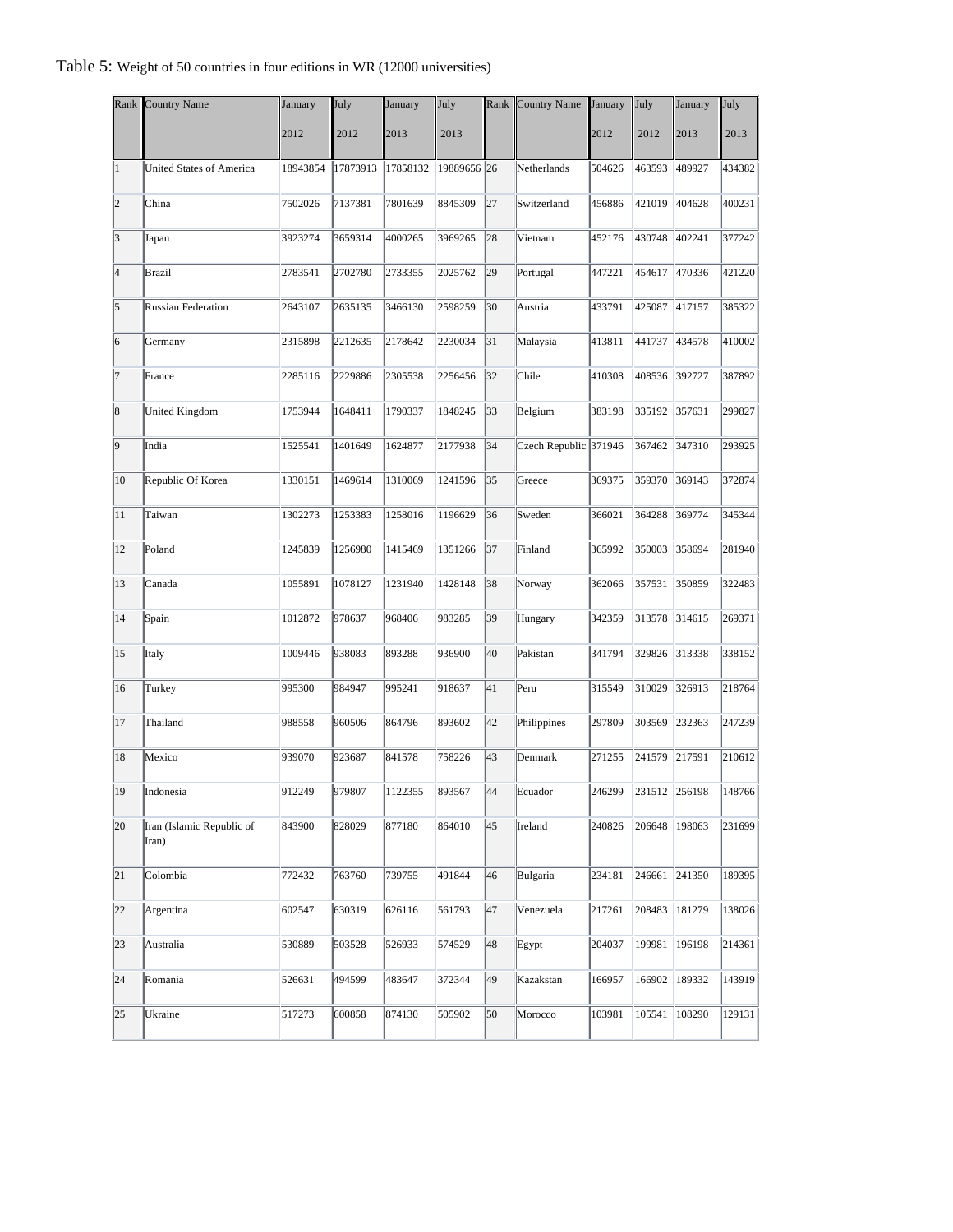#### Table 6: Rank of 50 countries in four editions in WR (12000 universities)

| <b>Country Name</b>                | January                  | July                    | January                 | July            | Country Name      | January | July            | January         | July |
|------------------------------------|--------------------------|-------------------------|-------------------------|-----------------|-------------------|---------|-----------------|-----------------|------|
|                                    | 2012                     | 2012                    | 2013                    | 2013            |                   | 2012    | 2012            | 2013            | 2013 |
| United States of America           | 1                        | 1                       | 1                       | 1               | Netherlands       | 26      | 26              | 25              | 25   |
| China                              | $\overline{2}$           | $\vert$ 2               | $\overline{c}$          | $\overline{2}$  | Switzerland       | 27      | 31              | 30              | 28   |
| Japan                              | 3                        | $\overline{\mathbf{3}}$ | $\overline{\mathbf{3}}$ | 3               | Vietnam           | 28      | 29              | 31              | 31   |
| Brazil                             | $\overline{\mathcal{A}}$ | $\overline{\mathbf{4}}$ | 5                       | 8               | Portugal          | 29      | 27              | 27              | 26   |
| <b>Russian Federation</b>          | 5                        | 5                       | $\overline{\mathbf{4}}$ | 4               | Austria           | 30      | 30              | 29              | 30   |
| Germany                            | 6                        | 7                       | 7                       | 6               | Malaysia          | 31      | 28              | 28              | 27   |
| France                             | 7                        | 6                       | 6                       | 5               | Chile             | 32      | 32              | 32              | 29   |
| United Kingdom                     | 8                        | 8                       | 8                       | 9               | Belgium           | 33      | 38              | 36              | 37   |
| India                              | 9                        | 10                      | 9                       | 17              | Czech Republic 34 |         | 33              | 38              | 38   |
| Republic Of Korea                  | 10                       | 9                       | 11                      | 12              | Greece            | 35      | 35              | 34              | 32   |
| Taiwan                             | 11                       | 12                      | 12                      | 13              | Sweden            | 36      | 34              | 33              | 34   |
| Poland                             | 12                       | 11                      | 10                      | 11              | inland            | 37      | 37              | 35              | 39   |
| Canada                             | 13                       | 13                      | 13                      | 10              | Norway            | 38      | 36              | 37              | 36   |
| Spain                              | 14                       | 16                      | 16                      | 14              | Hungary           | 39      | 40              | 40              | 40   |
| Italy                              | 15                       | 18                      | 17                      | 15              | Pakistan          | 40      | 39              | 41              | 35   |
| Turkey                             | 16                       | 14                      | 15                      | 16              | Peru              | 41      | 41              | 39              | 43   |
| Thailand                           | 17                       | 17                      | 20                      | 17              | Philippines       | 42      | 42              | 44              | 41   |
| Mexico                             | 18                       | 19                      | 21                      | 20              | Denmark           | 43      | 44              | 45              | 45   |
| Indonesia                          | 19                       | $\sqrt{15}$             | $\sqrt{14}$             | $\overline{18}$ | Ecuador           | 44      | $\overline{45}$ | $\overline{42}$ | 47   |
| Iran (Islamic Republic of<br>Iran) | 20                       | 20                      | 18                      | 19              | Ireland           | 45      | 47              | 46              | 42   |
| Colombia                           | 21                       | 21                      | 22                      | 24              | Bulgaria          | 46      | 43              | 43              | 46   |
| Argentina                          | 22                       | 22                      | 23                      | 22              | Venezuela         | 47      | 46              | 49              | 49   |
| Australia                          | 23                       | 24                      | 24                      | 21              | Egypt             | 48      | 48              | 47              | 44   |
| Romania                            | 24                       | 25                      | 26                      | 33              | Kazakstan         | 49      | 49              | 48              | 48   |
| Ukraine                            | 25                       | 23                      | 19                      | 23              | Morocco           | 50      | 50              | 50              | 50   |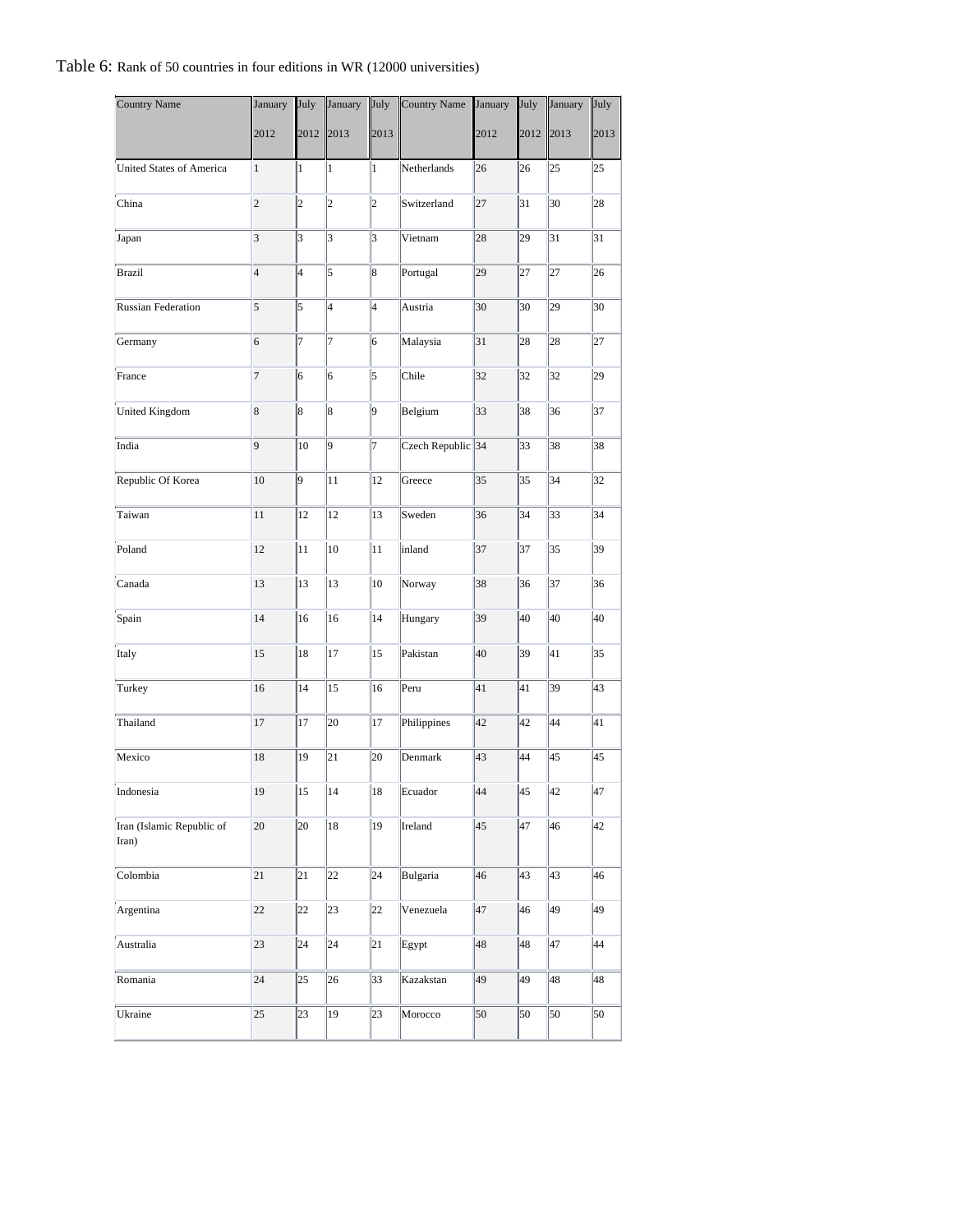## **Comparing ranks of countries in top 500 WR and top 500 QS**

Most of the researchers who analyze rankings of universities, use the data from the top 500 universities (http://webometrics.info/en/node/54, 2014). For the two rankings, WR and QS, we calculated the ranks rankings of countries based on the top 500 universities list. Table (7) shows the ranks rankings of countries in QS (2012) and table (8) shows the ranks rankings of countries in WR (January 2012).

M=500

Max  $W = M*(M-1)/2 = 124750$ 

Tables (7) and (8) show count the number of universities, weight of countries and total country's ranking in the top 500 WR and top 500 QS lists. The result shows that the rankings of two universities' rankings are highly similar.

| Table 7: Rank of 50 countries (Top 500 universities of QS, 2012) |  |  |  |
|------------------------------------------------------------------|--|--|--|
|------------------------------------------------------------------|--|--|--|

|                 | Rank Country Name               | University |       |    | weight Rank Country Name    | University              | weight |
|-----------------|---------------------------------|------------|-------|----|-----------------------------|-------------------------|--------|
| $\vert$ 1       | <b>United States of America</b> | 99         | 28147 | 26 | Palestine                   | 4                       | 1054   |
| $\overline{2}$  | <b>United Kingdom</b>           | 51         | 15817 | 27 | Austria                     | 5                       | 942    |
| $\vert$ 3       | Germany                         | 39         | 9417  | 28 | Singapore                   | $\overline{c}$          | 928    |
| 4               | Australia                       | 24         | 6193  | 29 | <b>Brazil</b>               | 5                       | 900    |
| 5               | Japan                           | 20         | 5385  | 30 | Saudi Arabia                | $\overline{4}$          | 836    |
| 6               | Canada                          | 20         | 5307  | 31 | Argentina                   | 5                       | 739    |
| 7               | France                          | 22         | 5001  | 32 | Chile                       | $\overline{\mathbf{3}}$ | 605    |
| $\vert 8$       | Netherlands                     | 13         | 4579  | 33 | South Africa                | $\overline{\mathbf{3}}$ | 558    |
| $\vert 9 \vert$ | China                           | 18         | 3431  | 34 | Mexico                      | 2                       | 548    |
| $10\,$          | Republic Of Korea               | 13         | 3370  | 35 | Thailand                    | $\overline{2}$          | 544    |
| 11              | Switzerland                     | 8          | 3016  | 36 | Colombia                    | $\overline{4}$          | 383    |
| 12              | Sweden                          | 8          | 2482  | 37 | Indonesia                   | $\overline{\mathbf{3}}$ | 327    |
| 13              | Hong Kong                       | 6          | 2379  | 38 | Portugal                    | $\overline{\mathbf{3}}$ | 265    |
| 14              | Belgium                         | 7          | 2347  | 39 | Lebanon                     | $\mathbf{1}$            | 250    |
| 15              | Spain                           | 14         | 2087  | 40 | Kazakstan                   | 2                       | 241    |
| 16              | Italy                           | 14         | 2017  | 41 | Czech Republic              | $\mathbf{1}$            | 214    |
| 17              | Taiwan                          | 11         | 1864  | 42 | <b>United Arab Emirates</b> | l2                      | 205    |
| 18              | Finland                         | 8          | 1796  | 43 | Philippines                 | $\overline{2}$          | 177    |
| 19              | New Zealand                     | 7          | 1669  | 44 | Poland                      | $\overline{2}$          | 177    |
| 20              | Denmark                         | 5          | 1557  | 45 | Egypt                       | $\mathbf{1}$            | 108    |
| 21              | Ireland                         | 7          | 1549  | 46 | Turkey                      | 2                       | 100    |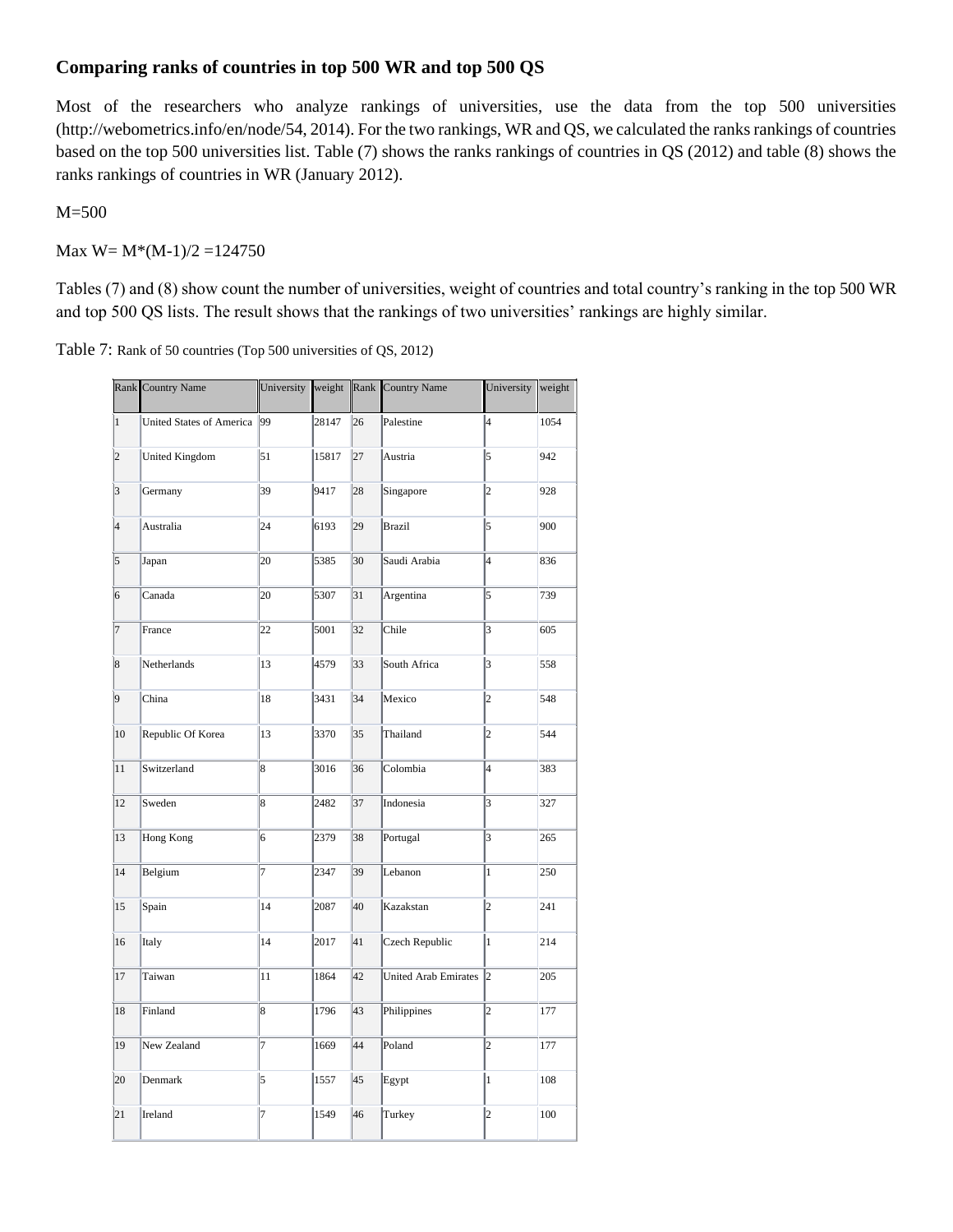|                 | Rank Country Name  | University | weight |    | Rank Country Name | University | weight |
|-----------------|--------------------|------------|--------|----|-------------------|------------|--------|
| 22              | India              |            | 1272   | 47 | <b>Oman</b>       |            | 75     |
| $ 23\rangle$    | Norway             | 14         | 1151   | 48 | Pakistan          |            | 75     |
| 24              | Malaysia           |            | 1114   | 49 | Greece            |            | 50     |
| $\overline{25}$ | Russian Federation |            | 1066   | 50 | Uruguay           |            | 25     |

Table 8: Rank of 48 countries (Top 500 universities of WR, January 2012)

|                         | Rank Country Name               |                          |       |    | University weight Rank Country Name | University              | weight |
|-------------------------|---------------------------------|--------------------------|-------|----|-------------------------------------|-------------------------|--------|
| $\overline{1}$          | <b>United States of America</b> | 155                      | 47285 | 25 | Finland                             | 5                       | 974    |
| $\overline{2}$          | Germany                         | 44                       | 9874  | 26 | Poland                              | 5                       | 824    |
| $\overline{\mathbf{3}}$ | <b>United Kingdom</b>           | 30                       | 6906  | 27 | Greece                              | $\overline{4}$          | 795    |
| $\overline{4}$          | Canada                          | 23                       | 6852  | 28 | Indonesia                           | 3                       | 609    |
| $\overline{5}$          | Spain                           | 24                       | 5135  | 29 | Singapore                           | $\overline{c}$          | 522    |
| $\overline{6}$          | Australia                       | 17                       | 3837  | 30 | New Zealand                         | 3                       | 512    |
| $\overline{7}$          | Taiwan                          | 14                       | 3643  | 31 | Mexico                              | $\overline{2}$          | 469    |
| $\vert 8$               | Italy                           | 16                       | 3425  | 32 | Ireland                             | 4                       | 461    |
| $\overline{9}$          | <b>Brazil</b>                   | 12                       | 3403  | 33 | Hungary                             | 3                       | 426    |
| 10                      | Netherlands                     | 11                       | 3113  | 34 | Slovenia                            | $\mathbf{1}$            | 420    |
| 11                      | China                           | 14                       | 2740  | 35 | France                              | 5                       | 390    |
| 12                      | Japan                           | 12                       | 2690  | 36 | Russian Federation                  | $\overline{c}$          | 388    |
| 13                      | Sweden                          | 9                        | 2425  | 37 | Chile                               | $\mathbf{1}$            | 347    |
| 14                      | Switzerland                     | 7                        | 1805  | 38 | Saudi Arabia                        | $\overline{c}$          | 328    |
| 15                      | Thailand                        | 6                        | 1788  | 39 | Turkey                              | 4                       | 265    |
| 16                      | Belgium                         | 7                        | 1659  | 40 | Argentina                           | $\overline{2}$          | 250    |
| 17                      | Hong Kong                       | 6                        | 1444  | 41 | South Africa                        | $\overline{\mathbf{3}}$ | 185    |
| 18                      | Portugal                        | 6                        | 1371  | 42 | Malaysia                            | 3                       | 171    |
| 19                      | Austria                         | 5                        | 1348  | 43 | Colombia                            | $\mathbf{1}$            | 143    |
| 20                      | Denmark                         | 5                        | 1155  | 44 | Costa Rica                          | $\mathbf{1}$            | 97     |
| 21                      | Norway                          | $\overline{\mathcal{L}}$ | 1144  | 45 | Croatia (local name: Hrvatska)  1   |                         | 54     |
| 22                      | Czech Republic                  | 3                        | 1065  | 46 | India                               | $\mathbf{1}$            | 46     |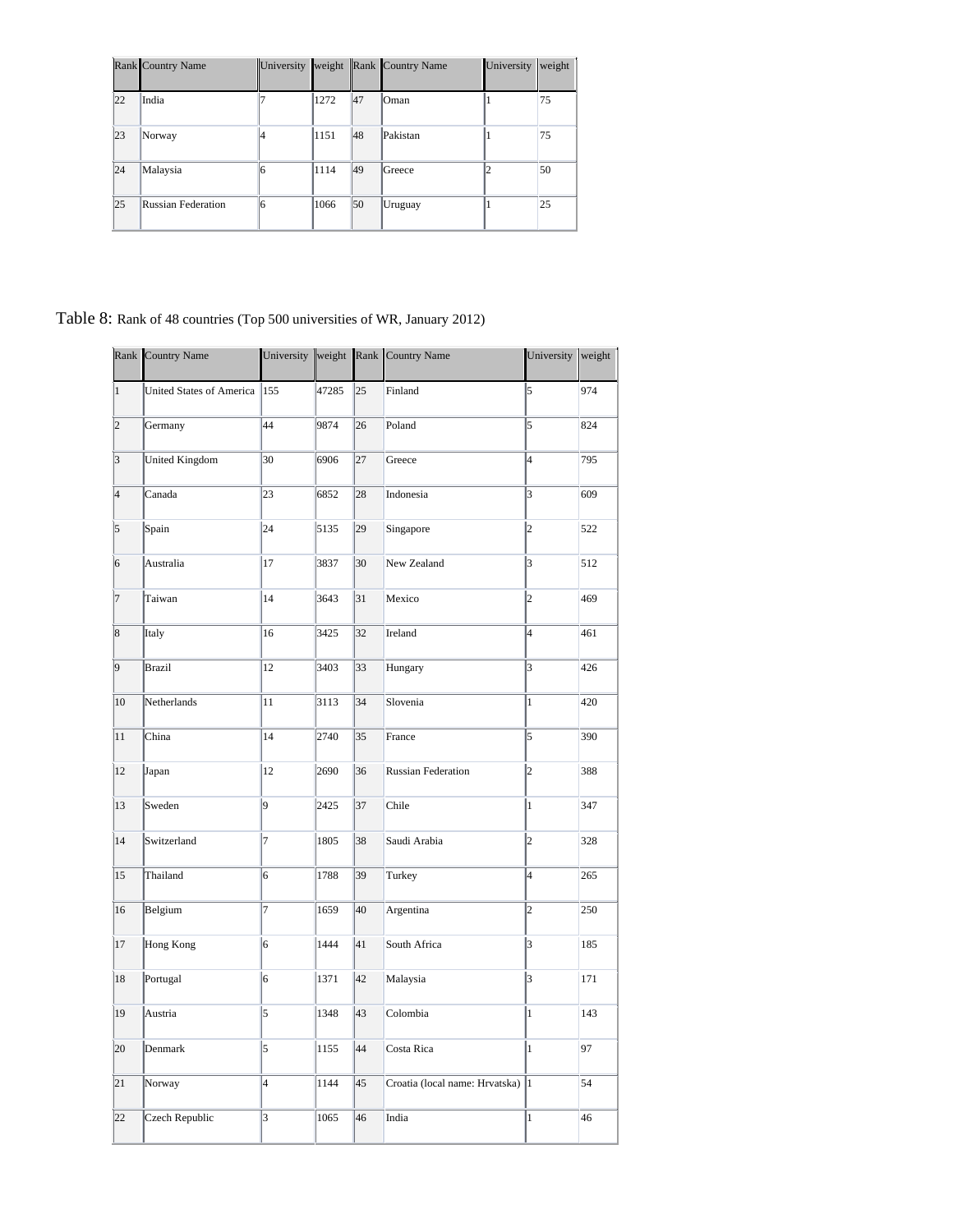|    | Rank Country Name |      |     | University weight Rank Country Name | University | weight |
|----|-------------------|------|-----|-------------------------------------|------------|--------|
| 23 | Palestine         | 1029 | 147 | <b>Slovakia</b>                     |            | 142    |
| 24 | Republic Of Korea | 984  | 48  | <b>Iceland</b>                      |            | 19     |

#### **Limitations and Discussion**

Changing methodology of the rankings of universities are the study's main limitations. Results which have been calculated based on each edition are not comparable. For comparing rankings of universities in different editions we should re-rank previous data with the new methodology. Characteristics of the Web are second limitation. We know search engines' results are not stable and changing continuously. Also, data sources' policies change among the time and providers lead to use new data sources for attracting web statistics. Rankings of universities which are based on web data sources only valid for the time span which they are collected and result calculated.

#### **Conclusion**

In this paper, we introduced the new rankings of countries methods. Average rank of universities (AR) and weighting countries (W) based on their university ranks. The average rank is simple but not suitable to show a good view of countries rank. Using W in one ranking of universities in different editions shows us the result of the activities of countries to take better rank. The current study covered two universities' rankings which are very different methodologies. We compared different world universities' rankings ( $\overline{QS}$  & WR) using W. The results show that the rankings of two rankings lists (WR) and QS) are highly similar. On the other hand, deposit each ranking used different methods. This gives some confidence that to W is a robust algorithm to rank all countries around the world.

#### **References**

Aguillo, I.F., Bar-Ilan, J., Levene, M., & Ortega, J.L. (2010). Comparing university rankings. Scientometrics, 85(1), 243– 256.

Aguillo, I. F., Ortega, J. L., & Fernandez, M. (2008). Webometric ranking of world universities: Introduction, methodology, and future developments. Higher Education in Europe, 33(2/3), 234–244.

Bar-Ilan, J. (2008). Informetrics at the beginning of the 21 stcentury–Areview. Journal of Informetrics, 2(1), 1–52.

Bj $\subseteq$ rneborn, L., & Ingwersen, P. (2004). Toward a basic framework for Webometrics. Journal of the American Society for Information Science and Technology, 55(14), 1216–1227.

Bordons, M., Fernandez, M.T., & G $\epsilon$ mez, I. (2002). Advantages and limitations in the use of impact factor measures for the assessment of research performance in a peripheral country. Scientometrics, 53(2), 195–206.

Eccles, C. (2002). The use of university rankings in the United Kingdom. Higher Education in Europe, 27(4), 423–432.

Egghe, L. (2000). New informetric aspects of the Internet: Some reflections, many problems. Journal of Information Science, 26(5), 329–335.

Fagin, R., Kumar, R., & Sivakumar, D. (2003). Comparing top k lists. SIAM Journal on Discrete Mathematics, 17(1), 134–160.